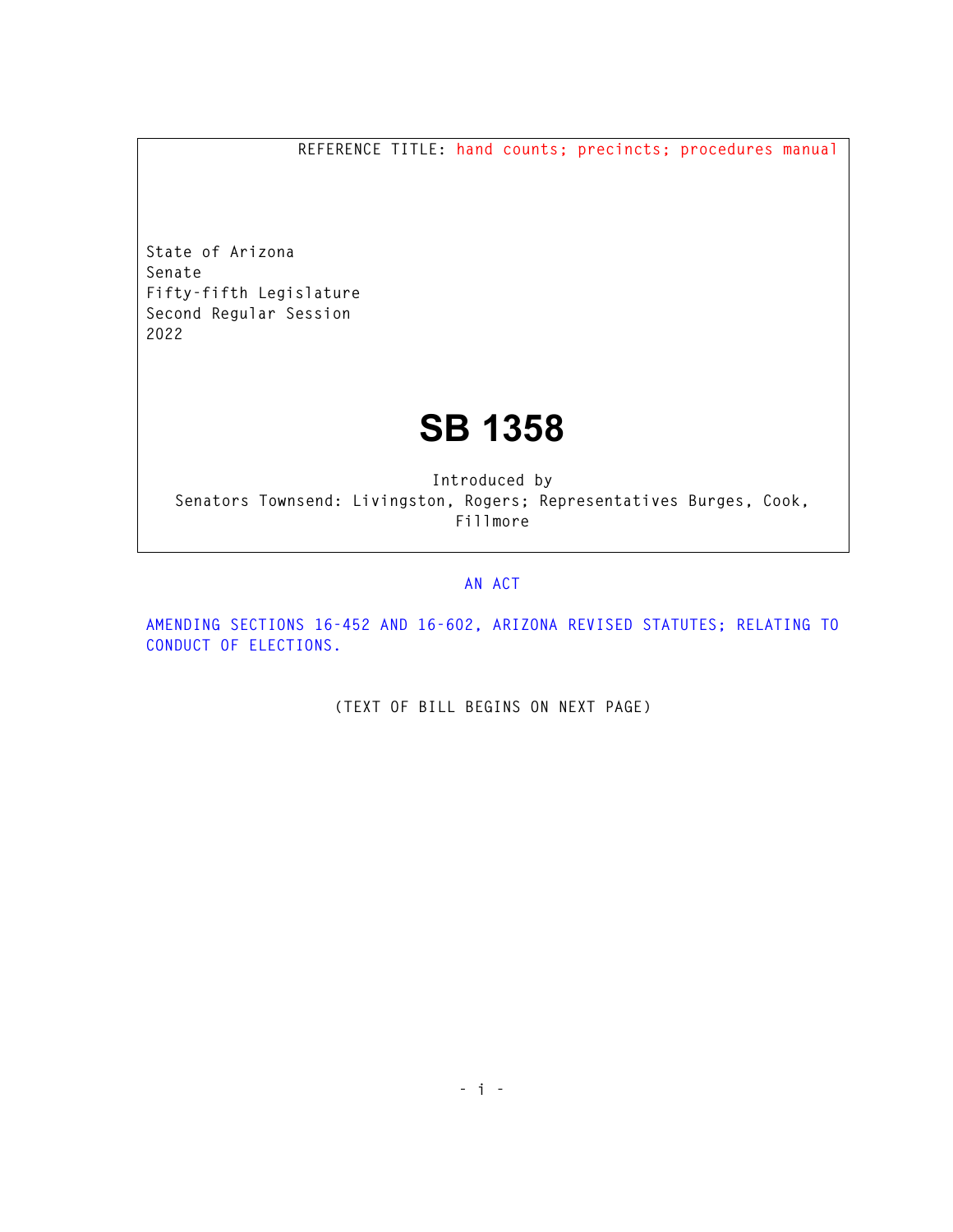```
1 Be it enacted by the Legislature of the State of Arizona: 
2 Section 1. Section 16-452, Arizona Revised Statutes, is amended to 
3 read: 
4 16-452. Rules; instructions and procedures manual; approval 
5 of manual; field check and review of systems; 
6 violation; classification
7 A. After consultation with each county board of supervisors or 
8 other officer in charge of elections, the secretary of state shall 
9 prescribe rules to achieve and maintain the maximum degree of correctness, 
10 impartiality, uniformity and efficiency on the procedures for early voting 
11 and voting, and of producing, distributing, collecting, counting, 
12 tabulating and storing ballots. The secretary of state shall also adopt 
13 rules regarding fax transmittal of unvoted ballots, ballot requests, voted 
14 ballots and other election materials to and from absent uniformed and 
15 overseas citizens and shall adopt rules regarding internet receipt of 
16 requests for federal postcard applications prescribed by section 16-543. 
17 B. The rules shall be prescribed in an official instructions and 
18 procedures manual to be issued not later than December 31 of each 
19 odd-numbered year immediately preceding the general election. Before its 
20 issuance, the manual shall be approved by the governor and the attorney 
21 general. The secretary of state shall submit the manual to the governor 
22 and the attorney general not later than October 1 of the year before each 
23 general election. 
24 C. A person who violates any rule adopted pursuant to this section 
25 is guilty of a class 2 misdemeanor.
26 D. IF A PROVISION IN THE INSTRUCTIONS AND PROCEDURES MANUAL 
27 CONFLICTS WITH STATE STATUTE, THE STATE STATUTE PREVAILS. 
28 D. E. The secretary of state shall provide personnel who are 
29 experts in electronic voting systems and procedures and in electronic 
30 voting system security to field check and review electronic voting systems 
31 and recommend needed statutory and procedural changes. 
32 Sec. 2. Section 16-602, Arizona Revised Statutes, is amended to 
33 read: 
34 16-602. Removal of ballots from ballot boxes; disposition of 
35 ballots folded together or excessive ballots; 
36 designated margin; hand counts; vote count 
37 verification committee
38 A. For any primary, special or general election in which the votes 
39 are cast on an electronic voting machine or tabulator, the election judge 
40 shall compare the number of votes cast as indicated on the machine or 
41 tabulator with the number of votes cast as indicated on the poll list and 
42 the number of provisional ballots cast and that information shall be noted 
43 in a written report prepared and submitted to the officer in charge of 
44 elections along with other tally reports.
```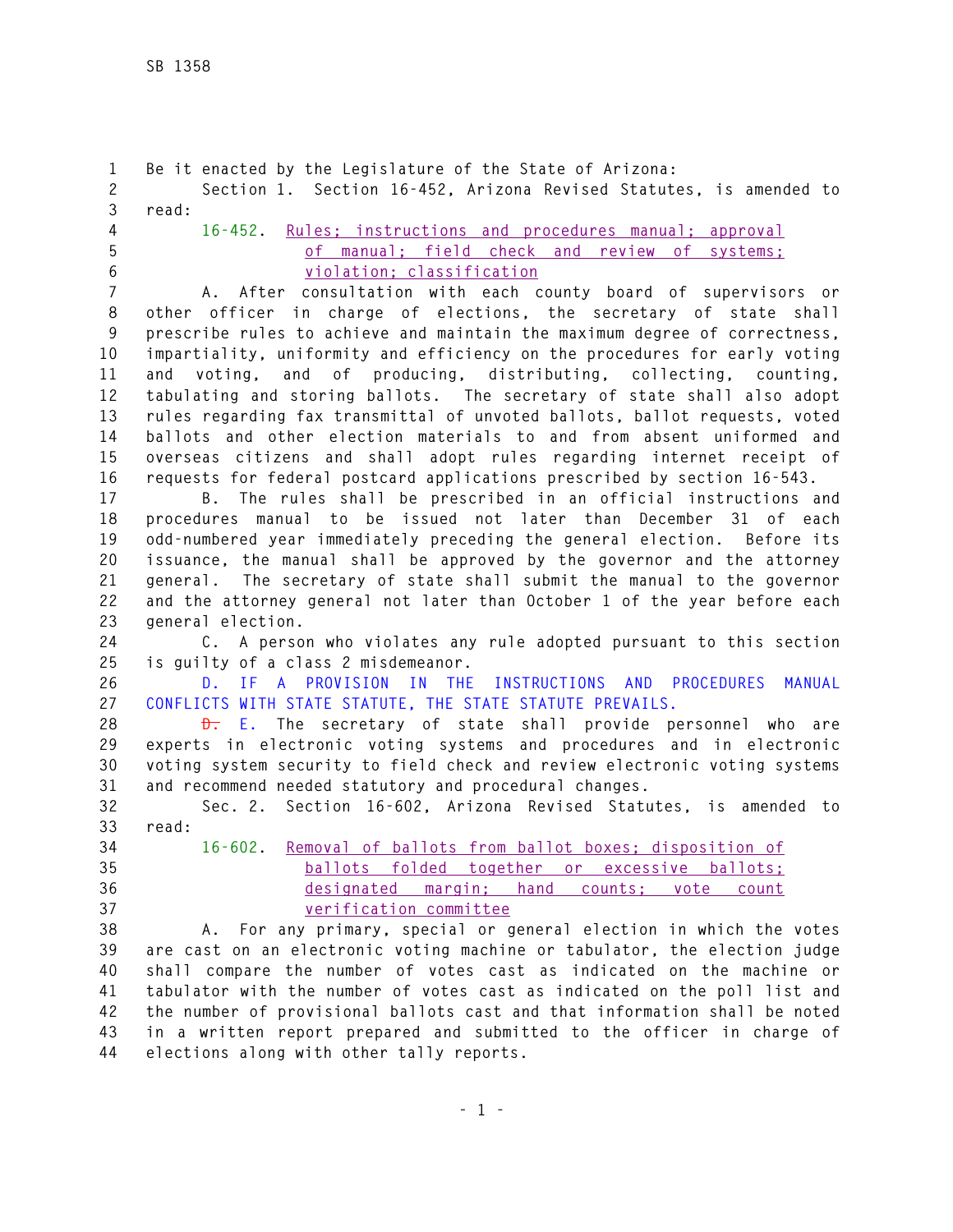**1 B. For each countywide primary, special, general and presidential 2 preference election, the county officer in charge of the election shall 3 conduct a hand count at one or more secure facilities. The hand count 4 shall be conducted as prescribed by this section and in accordance with 5 hand count procedures established by the secretary of state in the 6 official instructions and procedures manual adopted pursuant to section 7 16-452. The hand count is not subject to the live video requirements of 8 section 16-621, subsection D, but the party representatives who are 9 observing the hand count may bring their own video cameras in order to 10 record the hand count. The recording shall not interfere with the conduct 11 of the hand count and the officer in charge of the election may prohibit 12 from recording or remove from the facility persons who are taking actions 13 to disrupt the count. The sole act of recording the hand count does not 14 constitute sufficient grounds for the officer in charge of the election to 15 prohibit observers from recording or to remove them from the facility. 16 The hand count shall be conducted in the following order:** 

**17 1. At least two percent of the precincts in that county, or two 18 precincts, whichever is greater, shall be selected at random from a pool 19 consisting of every precinct in that county. FOR A COUNTY THAT USES 20 VOTING CENTERS, THE BALLOTS FROM EACH VOTING CENTER SHALL BE SEPARATED BY 21 PRECINCT BEFORE THE RANDOM SELECTION OCCURS AND EVERY BALLOT FROM A 22 PRECINCT SHALL BE GROUPED WITH THE OTHER BALLOTS FROM THAT PRECINCT. A 23 VOTING CENTER MAY NOT BE DEEMED A PRECINCT FOR PURPOSES OF RANDOMLY 24 SELECTING FROM A POOL OF PRECINCTS AS PRESCRIBED BY THIS SECTION. The 25 county political party chairman for each political party that is entitled 26 to continued representation on the state ballot or the chairman's designee 27 shall conduct the selection of the precincts to be hand counted. The 28 precincts shall be selected by lot without the use of a computer, and the 29 order of selection by the county political party chairmen shall also be by 30 lot. The selection of the precincts shall not begin until all ballots 31 voted in the precinct polling places have been delivered to the central 32 counting center. The unofficial vote totals from all precincts shall be 33 made public before selecting the precincts to be hand counted. Only the 34 ballots cast in the polling places and ballots from direct recording 35 electronic machines shall be included in the hand counts conducted 36 pursuant to this section. Provisional ballots, conditional provisional 37 ballots and write-in votes shall not be included in the hand counts and 38 the early ballots shall be grouped separately by the officer in charge of 39 elections for purposes of a separate manual audit pursuant to subsection F 40 of this section.** 

**41 2. The races to be counted on the ballots from the precincts that 42 were selected pursuant to paragraph 1 of this subsection for each primary, 43 special and general election shall include up to five contested races. 44 After the county recorder or other officer in charge of elections 45 separates the primary ballots by political party, the races to be counted**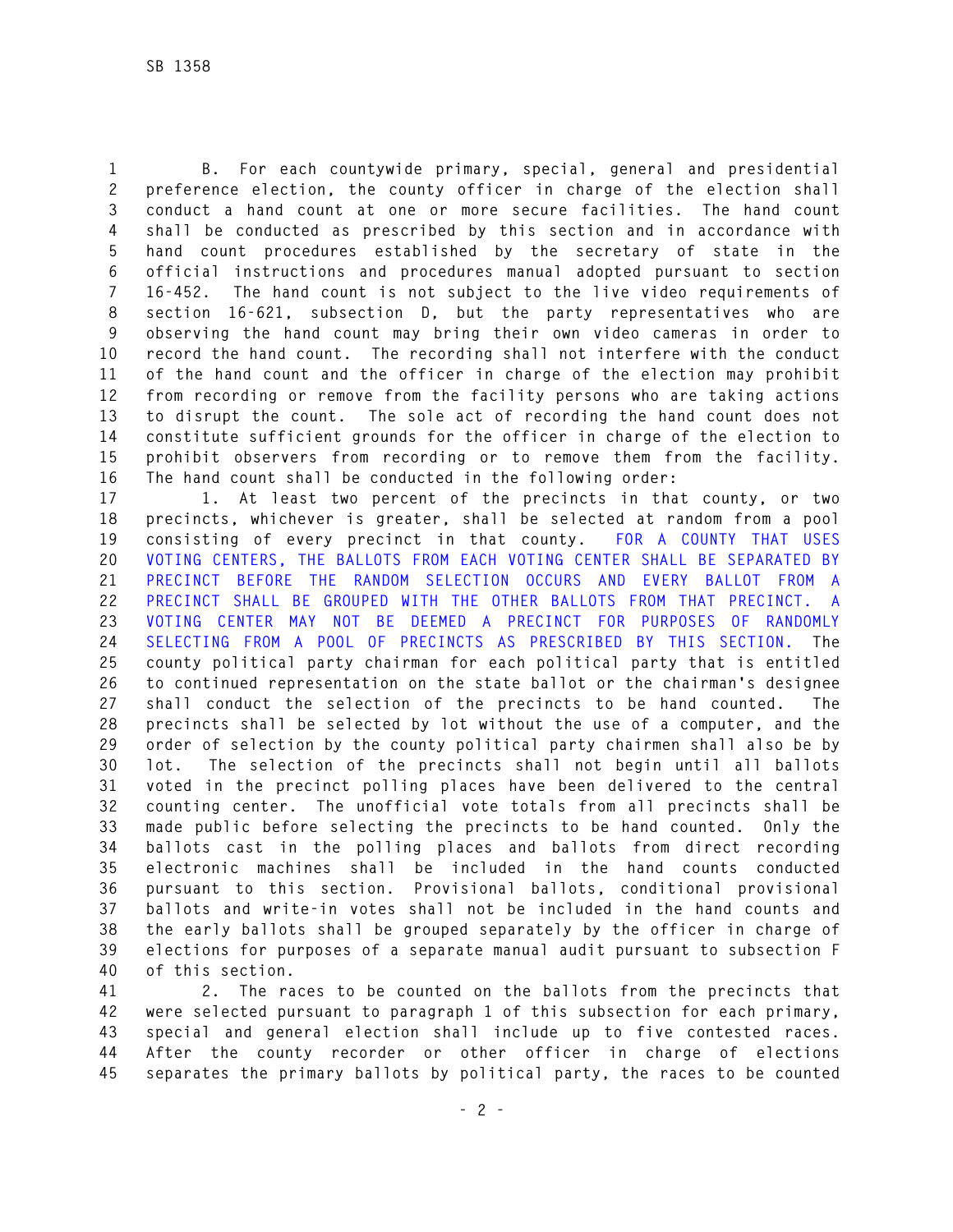**1 shall be determined by selecting by lot without the use of a computer from 2 those ballots as follows:** 

**3 (a) For a general election, one statewide ballot measure, unless 4 there are no measures on the ballot.** 

**5 (b) One contested statewide race for statewide office.** 

**6 (c) One contested race for federal office, either United States 7 senate or United States house of representatives. If the United States 8 house of representatives race is selected, the names of the candidates may 9 vary among the sampled precincts.** 

**10 (d) One contested race for state legislative office, either state 11 house of representatives or state senate. In either case, the names of 12 the candidates may vary among the sampled precincts.** 

**13 (e) If there are fewer than four contested races resulting from the 14 selections made pursuant to subdivisions (a) through (d) of this section 15 PARAGRAPH and if there are additional contested federal, statewide or 16 legislative races or ballot measures, additional contested races shall be 17 selected by lot not using a computer until four races have been selected 18 or until no additional contested federal, statewide or legislative races 19 or ballot measures are available for selection.** 

**20 (f) If there are no contested races as prescribed by this 21 paragraph, a hand count shall not be conducted for that precinct for that 22 election.** 

**23 3. For the presidential preference election, select by lot two 24 percent of the polling places designated and used pursuant to section 25 16-248 and perform the hand count of those ballots.** 

**26 4. For the purposes of this section, a write-in candidacy in a race 27 does not constitute a contested race.** 

**28 5. In elections in which there are candidates for president, the 29 presidential race shall be added to the four categories of hand counted 30 races.** 

**31 6. Each county chairman of a political party that is entitled to 32 continued representation on the state ballot or the chairman's designee 33 shall select by lot the individual races to be hand counted pursuant to 34 this section.** 

**35 7. The county chairman of each political party shall designate and 36 provide the number of election board members as designated by the county 37 officer in charge of elections who shall perform the hand count under the 38 supervision of the county officer in charge of elections. For each 39 precinct that is to be audited, the county chairmen shall designate at 40 least two board workers who are registered members of any or no political 41 party to assist with the audit. Any qualified elector from this state may 42 be a board worker without regard to party designation. The county 43 election officer shall provide for compensation for those board workers, 44 not to include travel, meal or lodging expenses. If there are less than 45 two persons for each audited precinct available to participate on behalf**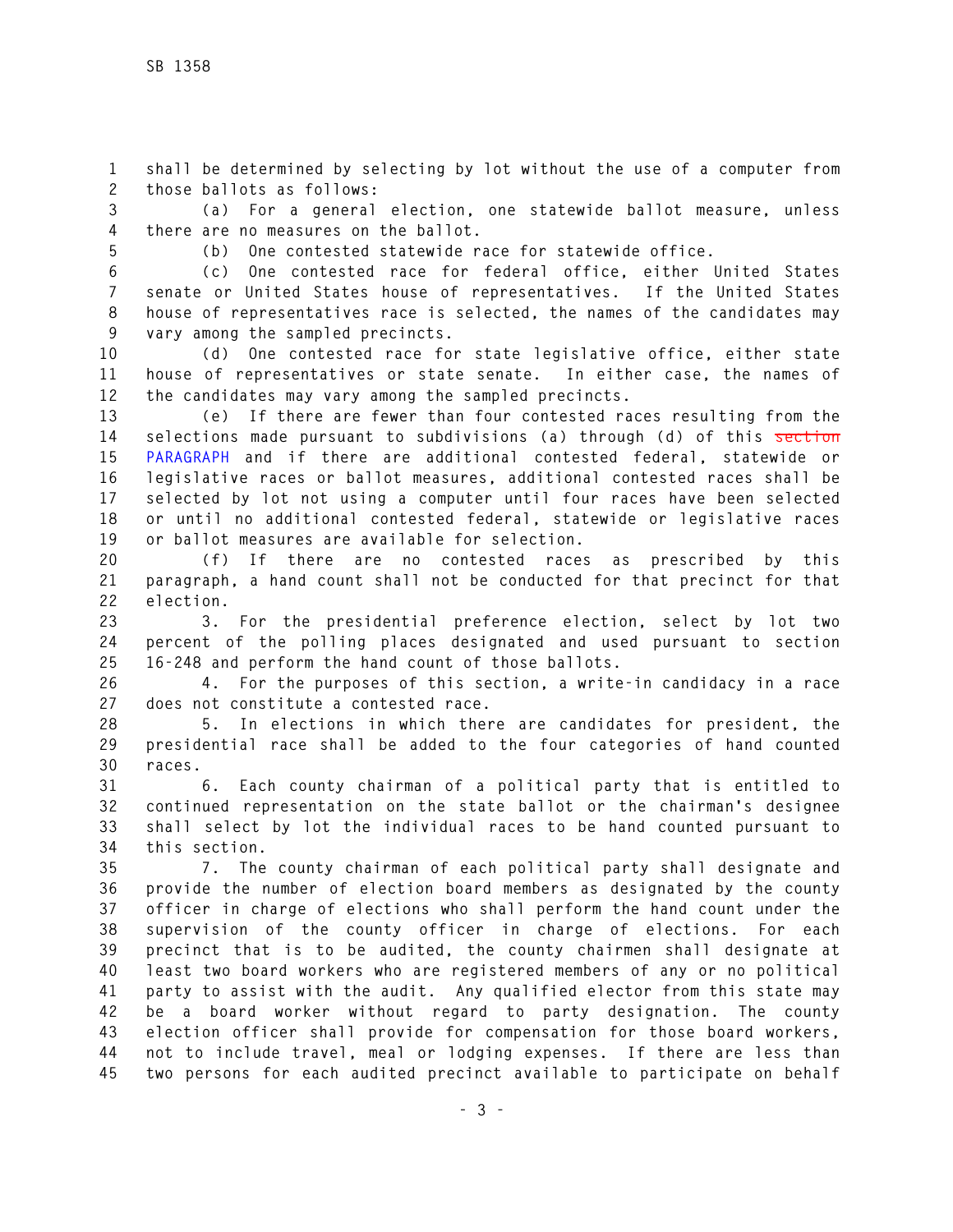**1 of each recognized political party, the recorder or officer in charge of 2 elections, with the approval of at least two county party chairpersons in 3 the county in which the shortfall occurs, shall substitute additional 4 individual electors who are provided by any political party from anywhere 5 in the state without regard to party designation to conduct the hand 6 count. A county party chairman shall approve only those substitute 7 electors who are provided by the county chairman's political party. The 8 political parties shall provide to the recorder or officer in charge of 9 elections in writing the names of those persons intending to participate 10 in the hand count at the audited precincts not later than 5:00 p.m. on the 11 Tuesday preceding the election. If the total number of board workers 12 provided by all parties is less than four times the number of precincts to 13 be audited, the recorder or officer in charge of elections shall notify 14 the parties of the shortage by 9:00 a.m. on the Wednesday preceding the 15 election. The hand count shall not proceed unless the political parties 16 provide the recorder or officer in charge of elections, in writing, a 17 sufficient number of persons by 5:00 p.m. on the Thursday preceding the 18 election and a sufficient number of persons, pursuant to this paragraph, 19 arrive to perform the hand count. The recorder or officer in charge of 20 elections may prohibit persons from participating in the hand count if 21 they are taking actions to disrupt the count or are unable to perform the 22 duties as assigned. For the hand count to proceed, not more than 23 seventy-five percent of the persons performing the hand count shall be 24 from the same political party.** 

**25 8. If a political party is not represented by a designated 26 chairperson within a county, the state chairperson for that political 27 party, or a person designated by the state chairperson, may perform the 28 actions required by the county chairperson as specified in this section.** 

**29 C. If the randomly selected races result in a difference in any 30 race that is less than the designated margin when compared to the 31 electronic tabulation of those same ballots, the results of the electronic 32 tabulation constitute the official count for that race. If the randomly 33 selected races result in a difference in any race that is equal to or 34 greater than the designated margin when compared to the electronic 35 tabulation of those same ballots, a second hand count of those same 36 ballots and races shall be performed. If the second hand count results in 37 a difference in any race that is less than the designated margin when 38 compared to the electronic tabulation for those same ballots, the 39 electronic tabulation constitutes the official count for that race. If 40 the second hand count results in a difference in any race that is equal to 41 or greater than the designated margin when compared to the electronic 42 tabulation for those same ballots, the hand count shall be expanded to 43 include a total of twice the original number of randomly selected 44 precincts. Those additional precincts shall be selected by lot without 45 the use of a computer.**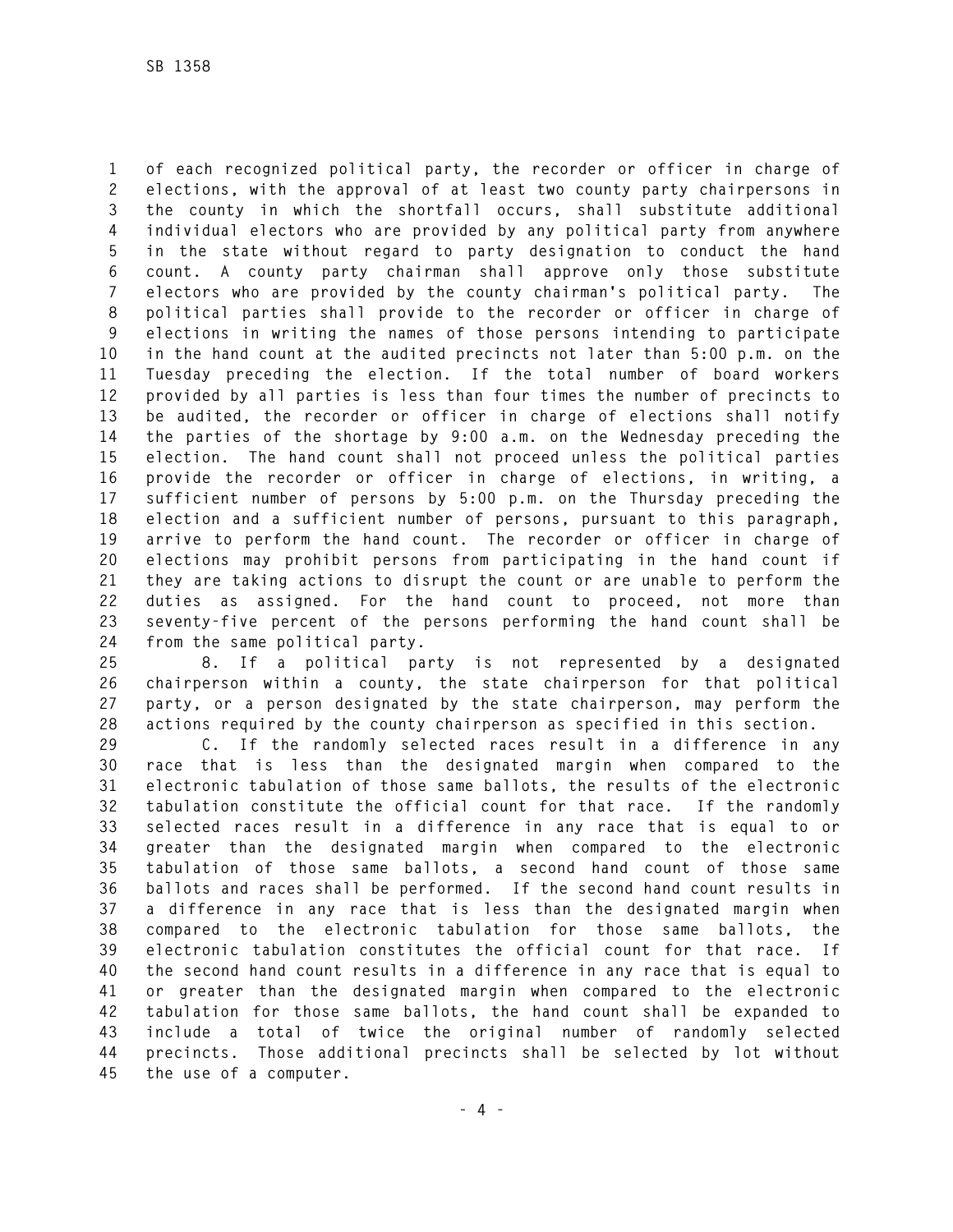**1 D. In any expanded count of randomly selected precincts, if the 2 randomly selected precinct hand counts result in a difference in any race 3 that is equal to or greater than the designated margin when compared to 4 the electronic tabulation of those same ballots, the final hand count 5 shall be extended to include the entire jurisdiction for that race. If 6 the jurisdictional boundary for that race would include any portion of 7 more than one county, the final hand count shall not be extended into the 8 precincts of that race that are outside of the county that is conducting 9 the expanded hand count. If the expanded hand count results in a 10 difference in that race that is less than the designated margin when 11 compared to the electronic tabulation of those same ballots, the 12 electronic tabulation constitutes the official count for that race.** 

**13 E. If a final hand count is performed for an entire jurisdiction 14 for a race, the final hand count shall be repeated for that race until a 15 hand count for that race for the entire jurisdiction results in a count 16 that is identical to one other hand count for that race for the entire 17 jurisdiction and that hand count constitutes the official count for that 18 race.** 

**19 F. After the electronic tabulation of early ballots and at one or 20 more times selected by the chairman of the political parties entitled to 21 continued representation on the ballot or the chairman's designee, the 22 chairmen or the chairmen's designees shall randomly select one or more 23 batches of early ballots that have been tabulated to include at least one 24 batch from each machine used for tabulating early ballots and those 25 ballots shall be securely sequestered by the county recorder or officer in 26 charge of elections along with their unofficial tally reports for a 27 postelection manual audit. The chairmen or the chairmen's designees shall 28 randomly select from those sequestered early ballots a number equal to one 29 percent of the total number of early ballots cast or five thousand early 30 ballots, whichever is less. From those randomly selected early ballots, 31 the county officer in charge of elections shall conduct a manual audit of 32 the same races that are being hand counted pursuant to subsection B of 33 this section. If the manual audit of the early ballots results in a 34 difference in any race that is equal to or greater than the designated 35 margin when compared to the electronically tabulated results for those 36 same early ballots, the manual audit shall be repeated for those same 37 early ballots. If the second manual audit results in a difference in that 38 race that is equal to or greater than the designated margin when compared 39 to the electronically tabulated results for those same early ballots, the 40 manual audit shall be expanded only for that race to a number of 41 additional early ballots equal to one percent of the total early ballots 42 cast or an additional five thousand ballots, whichever is less, to be 43 randomly selected from the batch or batches of sequestered early 44 ballots. If the expanded early ballot manual audit results in a 45 difference for that race that is equal to or greater than the designated**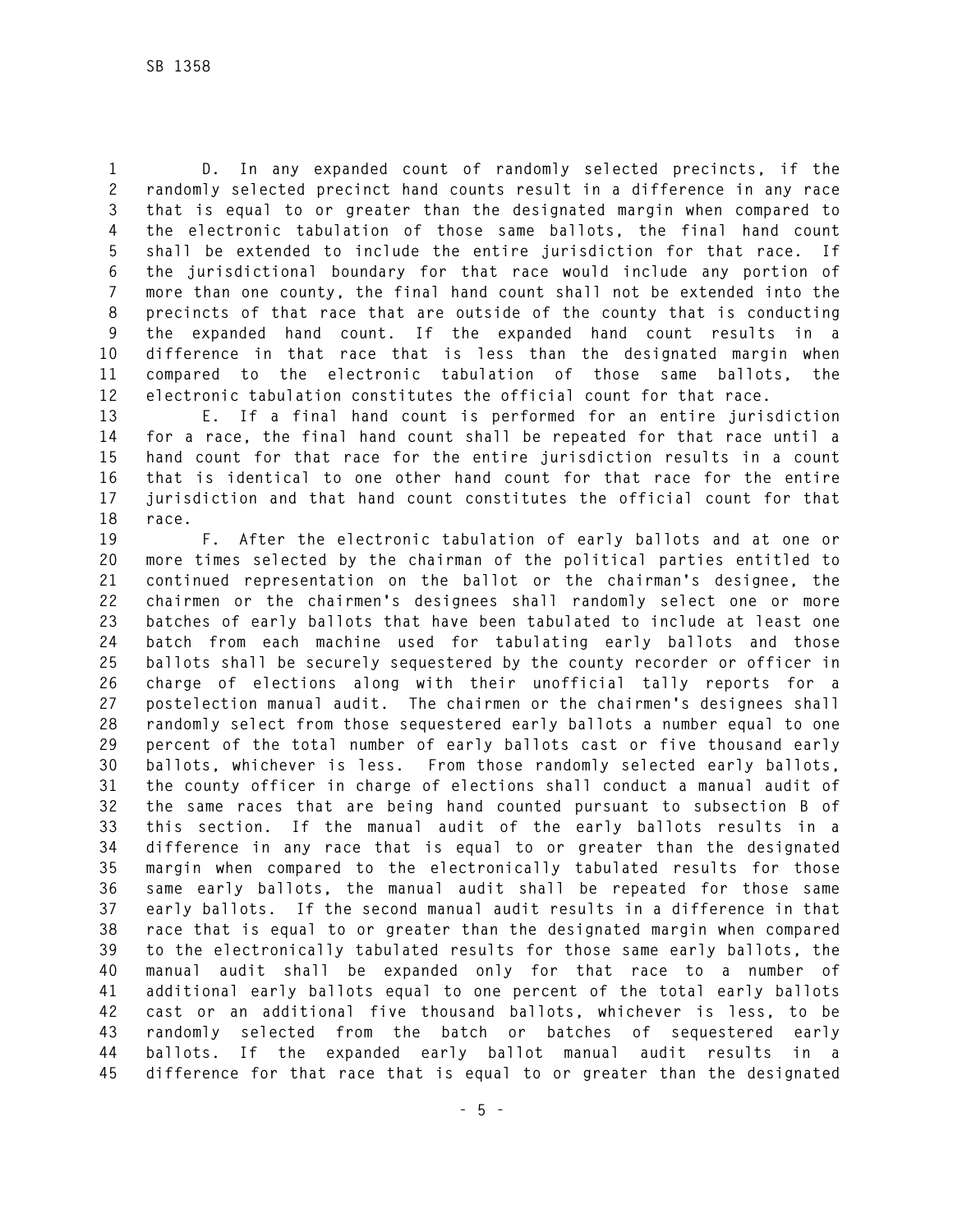**1 margin when compared to any of the earlier manual counts for that race, 2 the manual counts shall be repeated for that race until a manual count 3 results in a difference in that race that is less than the designated 4 margin. If at any point in the manual audit of early ballots the 5 difference between any manual count of early ballots is less than the 6 designated margin when compared to the electronic tabulation of those 7 ballots, the electronic tabulation shall be included in the canvass and no 8 further manual audit of the early ballots shall be conducted.** 

**9 G. During any hand count of early ballots, the county officer in 10 charge of elections and election board workers shall attempt to determine 11 the intent of the voter in casting the ballot.** 

**12 H. Notwithstanding any other law, the county officer in charge of 13 elections shall retain custody of the ballots for purposes of performing 14 any required hand counts and the officer shall provide for security for 15 those ballots.** 

**16 I. The hand counts prescribed by this section shall begin within 17 twenty-four hours after the closing of the polls and shall be completed 18 before the canvassing of the election for that county. The results of 19 those hand counts shall be provided to the secretary of state, who shall 20 make those results publicly available on the secretary of state's website.** 

**21 J. For any county in which a hand count has been expanded to all 22 precincts in the jurisdiction, the secretary of state shall make available 23 the escrowed source code for that county to the superior court. The 24 superior court shall appoint a special master to review the computer 25 software. The special master shall have expertise in software 26 engineering, shall not be affiliated with an election software vendor nor 27 with a candidate, shall sign and be bound by a nondisclosure agreement 28 regarding the source code itself and shall issue a public report to the 29 court and to the secretary of state regarding the special master's 30 findings on the reasons for the discrepancies. The secretary of state 31 shall consider the reports for purposes of reviewing the certification of 32 that equipment and software for use in this state.** 

**33 K. The vote count verification committee is established in the 34 office of the secretary of state and all of the following apply:** 

**35 1. At least thirty days before the 2006 primary election, The 36 secretary of state shall appoint seven persons to the committee, not more 37 than three of whom are members of the same political party.** 

**38 2. Members of the committee shall have expertise in any two or more 39 of the areas of advanced mathematics, statistics, random selection 40 methods, systems operations or voting systems.** 

**41 3. A person is not eligible to be a committee member if that person 42 has been affiliated with or received any income in the preceding five 43 years from any person or entity that provides election equipment or 44 services in this state.**